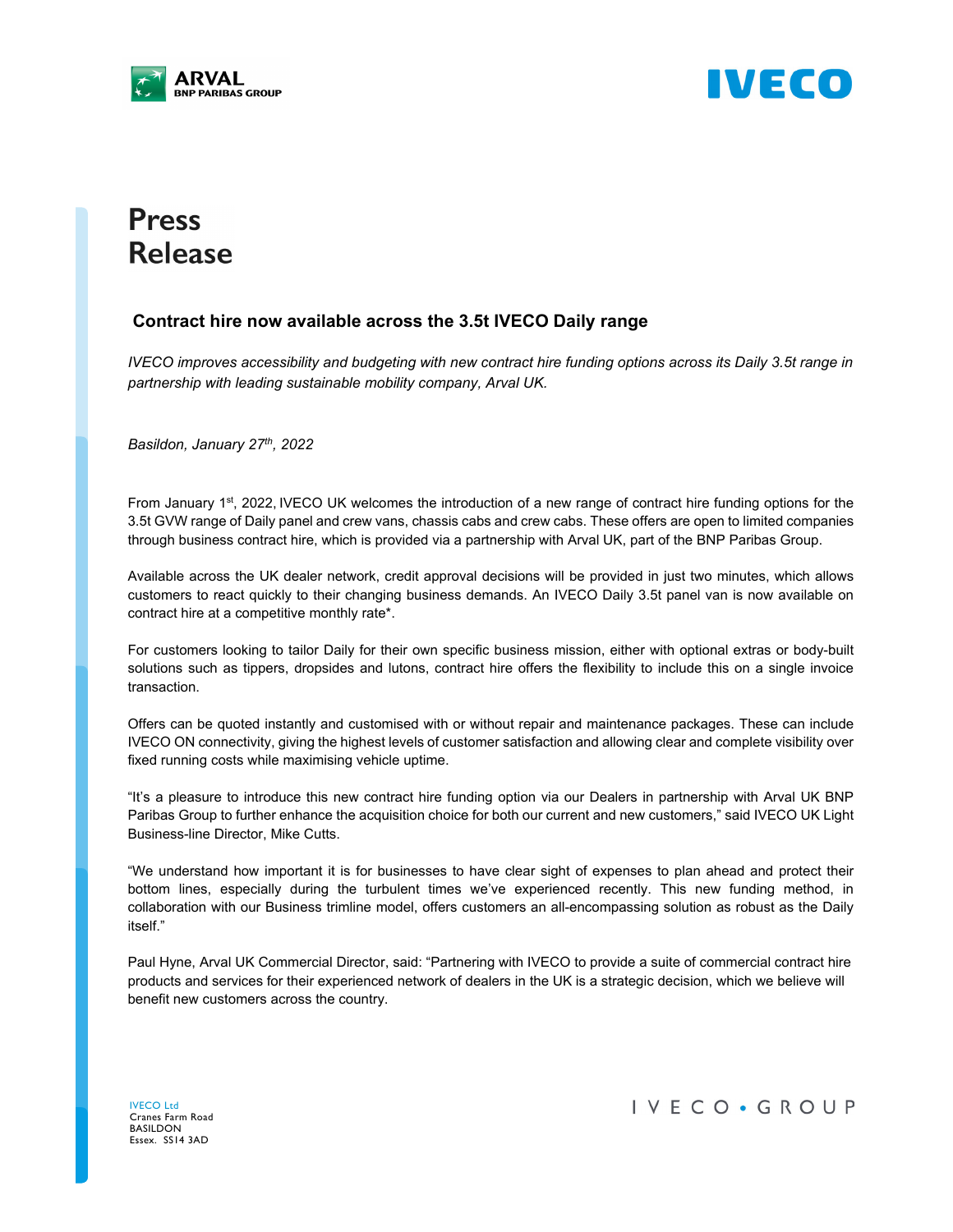



"We look forward to working with its dealers and franchise partners, to help them promote the awarding winning IVECO Daily range of vehicles. This move complements our own plans for growth in the commercial sector and strengthens the existing relationship between IVECO and the wider BNP Paribas group."

For almost 45 years, the Daily range has proven itself a tough and dependable partner on any mission and now it is even simpler to take advantage of a rich heritage in heavy-duty commercial vehicles. Sharing a support network of experienced dealers and workshops with its truck stablemates, operators can take advantage of extended opening hours and the responsive assistance non-stop 24/7 road-side support service.

Also available on Daily are the same range of comprehensive connected Repair & Maintenance packages and a live link to the IVECO control centre. A vehicle's performance can be monitored behind the scenes to adapt servicing requirements, propose efficiency-boosting driving style adjustments, and even take advantage of an over-the-air software update function to keep vehicles working and reduce the Total Cost of Ownership.

For further information about the IVECO Daily range, or to find your local dealer, visit www.iveco-dealership.co.uk

\*For representative examples, visit https://www.iveco-dealership.co.uk/offers/vehicle/iveco-daily-contract-hire

-ENDS-

## **IVECO**

*IVECO is a brand of Iveco Group N.V. (MI:IVG), IVECO designs, manufactures and markets a wide range of light, medium and heavy commercial vehicles, off-road trucks, and vehicles for applications such as off-road missions.* 

*The brand's wide range of products include the Daily, a vehicle that covers the 3.3 – 7.2-ton vehicle weight segment, the Eurocargo from 6 – 19 tons and, in the heavy segment above 16 tons, the IVECO WAY range with the on-road IVECO S-WAY, the off-road IVECO T-WAY and* the IVECO X-WAY for light off-road missions. In addition, the IVECO Astra brand builds off-road trucks, rigid and articulated dumpers as well *as special vehicles.* 

*IVECO employs close to 21,000 individuals globally. It manages production sites in 7 countries throughout Europe, Asia, Africa, Oceania and*  Latin America where it produces vehicles featuring the latest advanced technologies. 4,200 sales and service outlets in over 160 countries *guarantee technical support wherever an IVECO vehicle is at work.* 

*For further information about IVECO: www.iveco.com*



http://www.facebook.com/IVECOUK http://twitter.com/IVECOuk

IVECO Ltd Cranes Farm Road BASILDON Essex. SS14 3AD

IVECO · GROUP